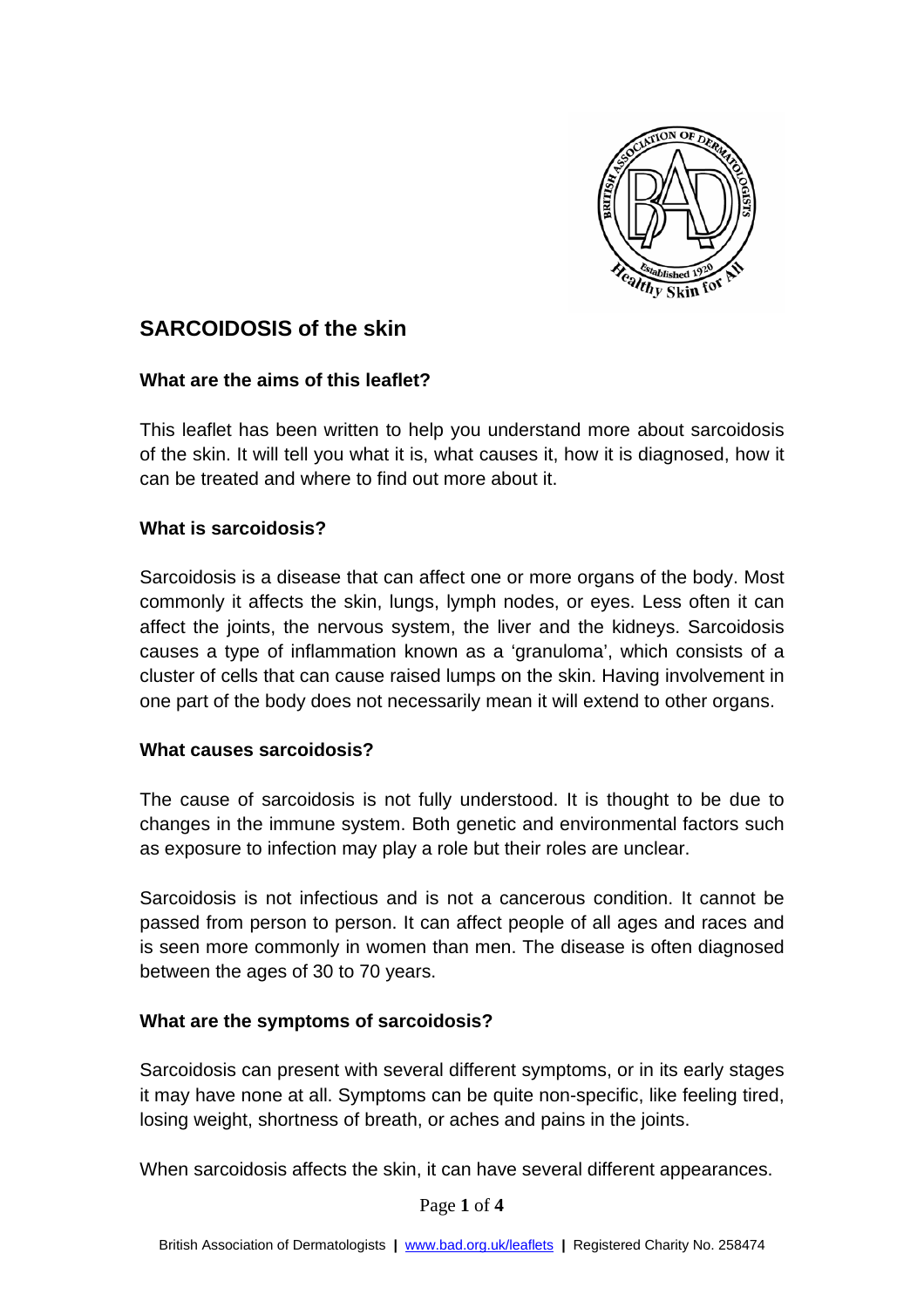## **How does sarcoidosis affect the skin?**

- **Papules and plaques.** This is the most common presentation for sarcoidosis is on the skin in the form of small raised bumps (papules) or larger raised plaques. They may be purplish red or brown in colour. They can occur anywhere on the body, including the face.
- **Erythema nodosum.** These are fleshy tender lumps or nodules that often occur on the shins. As they fade, they may leave behind a bruiselike discolouration of the skin. Some people experience fever, sore joints and feel unwell when erythema nodosum first appears. One in 4 people who have sarcoidosis will have this skin condition.
- **Lupus pernio.** This refers to dark red, purplish or brown swollen areas that appear on the nose, cheeks, ears or fingers. It can be difficult to treat successfully and result in scarring when it settles down. This type of skin presentation is associated with sarcoidosis in other parts of the body such as the lungs.

There are rarer types of sarcoidosis in the skin, including scar sarcoidosis, where an existing scar or tattoo becomes red, raised and more firm than the surrounding skin. Sarcoidosis can also affect the scalp where it may present as a rash and rarely, hair loss. It may affect the nails in many ways including thickening, ridging and rarely scarring and nail loss. It rarely affects the mouth and may cause localised swelling or raised lumps or nodules.

# **How is sarcoidosis in the skin diagnosed?**

In order to diagnose sarcoidosis in the skin a small sample (biopsy) is taken from the affected skin by your doctor and then looked at under the microscope.

Your doctor may perform blood tests to check the level of calcium and angiotensin-converting-enzyme (ACE) in the blood. Both of these can be elevated in sarcoidosis. Depending on your symptoms, your doctor may also perform tests such as a chest x-ray, lung function tests or ECG and consider referring you to other specialists such as respiratory medicine doctors.

# **Can sarcoidosis be cured?**

At present there is no known cure for sarcoidosis. The aim of treatment is to suppress the condition. However in 6 out of 10 people affected by sarcoidosis the disease will completely settle down within 2 to 5 years.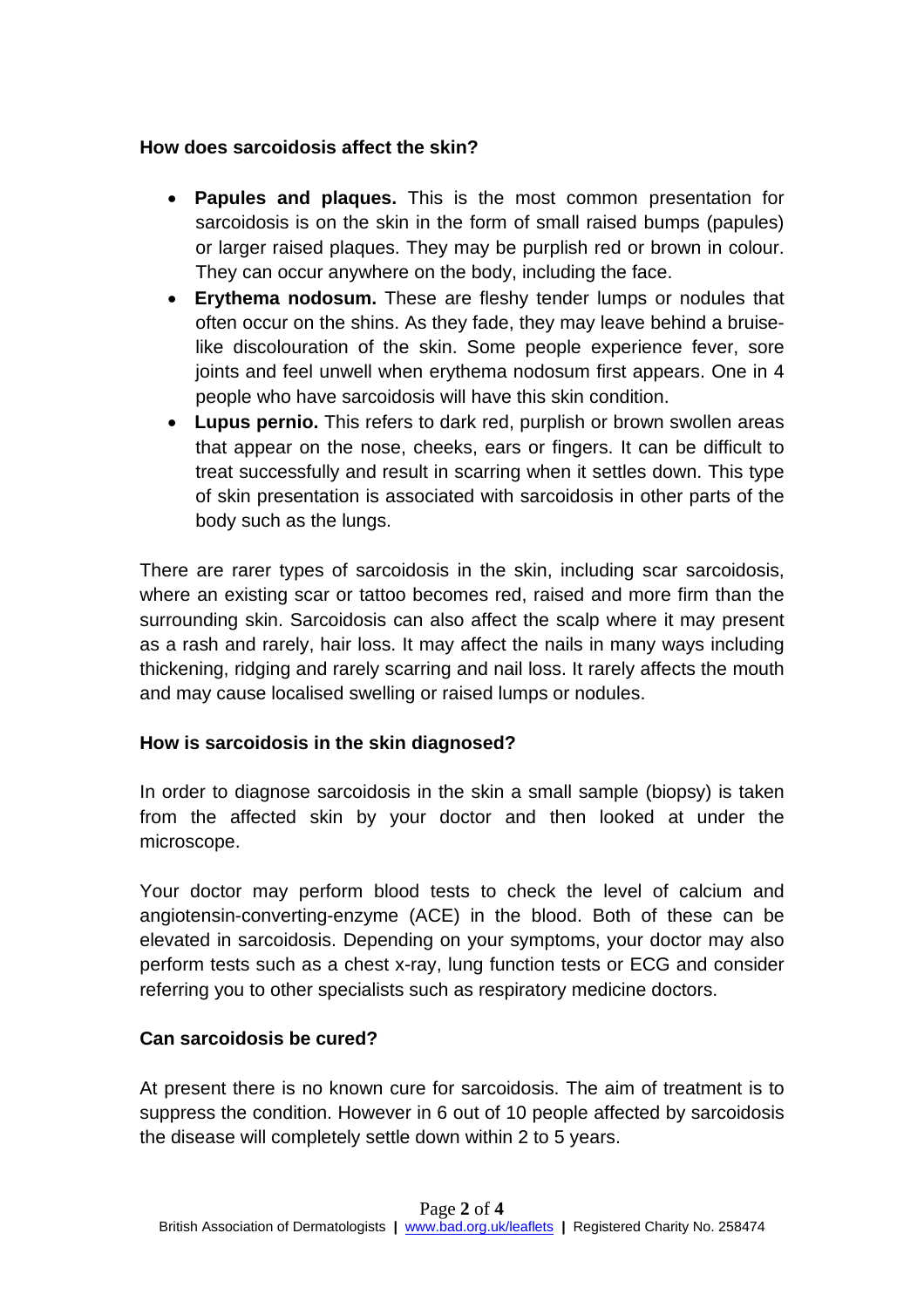#### **How can sarcoidosis be treated?**

Not all patients with sarcoidosis require treatment. The disease can remain stable, or settle down by itself without requiring any treatment.

For sarcoidosis that is only affecting the skin, the most common form of treatment is the application of potent steroid creams or ointments to the affected area of skin. Your doctor may sometimes inject steroid in liquid form directly into the skin lesion to help it settle down.

If steroids directly applied to the lesion as creams or ointments or injected into the skin lesions do not help sufficiently or if large areas of the skin are affected, then oral medicines that dampen down the immune system may be considered by your doctor such as steroids (prednisolone) or methotrexate.

## **Where can I get more information about sarcoidosis?**

## *SarcoidosisUK*

49 Greek Street London W1D 4EG UK Tel: 020 3389 7221 UK Toll Free: 0800 014 8821 Web: [www.sarcoidosisuk.org/](http://www.sarcoidosisuk.org/)

# *Sarcoidosis Association*

UK Tel: 01268 230 141 [http://www.sa-uk.org](http://www.sa-uk.org/)

http:/[/www.uptodate.com/contents/sarcoidosis-beyond-the-basics](http://www.uptodate.com/contents/sarcoidosis-beyond-the-basics)

For details of source materials used please contact the Clinical Standards Unit [\(clinicalstandards@bad.org.uk\)](mailto:clinicalstandards@bad.org.uk).

**This leaflet aims to provide accurate information about the subject and is a consensus of the views held by representatives of the British Association of Dermatologists: individual patient circumstances may differ, which might alter both the advice and course of therapy given to you by your doctor.**

*This leaflet has been assessed for readability by the British Association of Dermatologists' Patient Information Lay Review Panel*